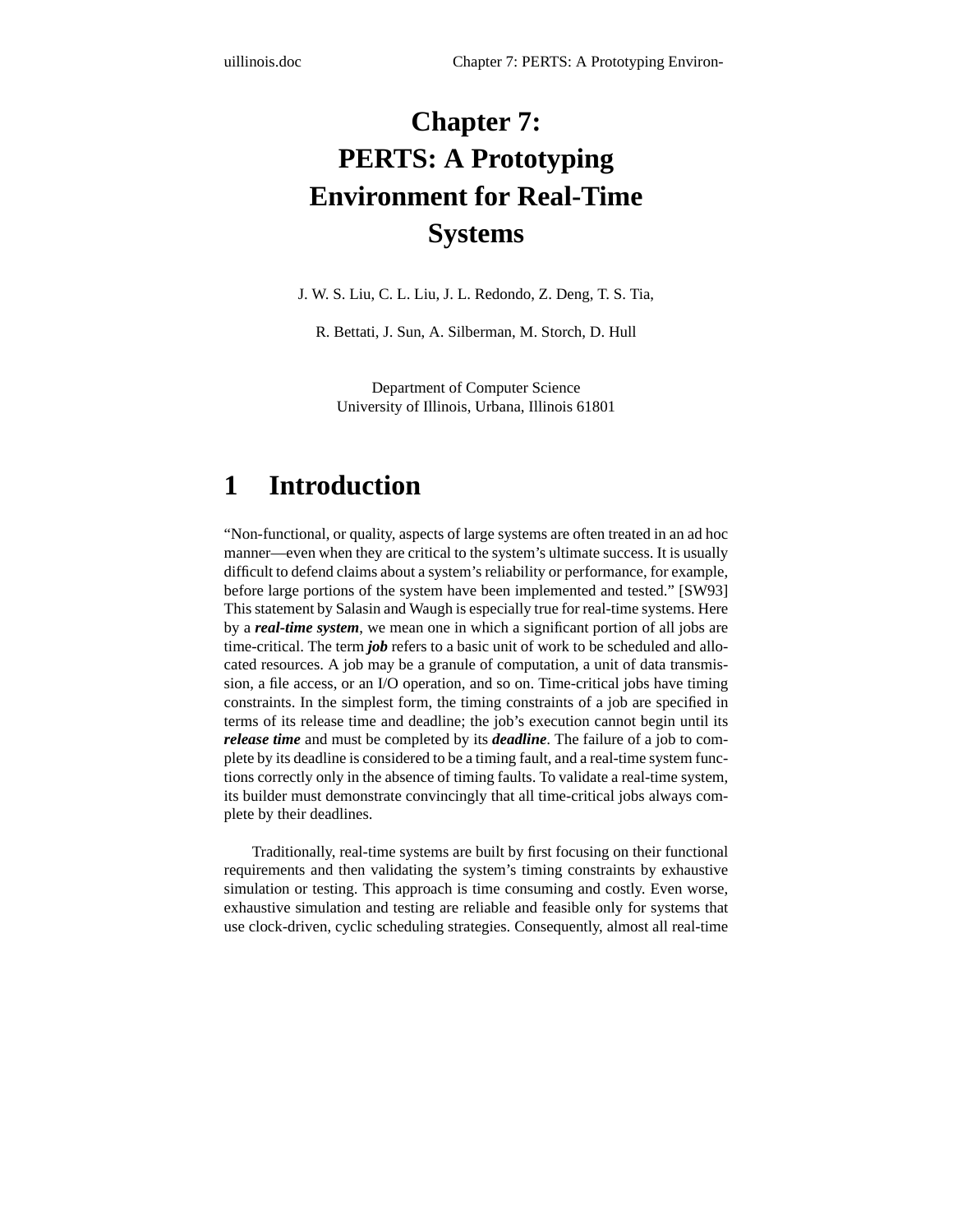systems that support critical applications are clock-driven. Such a system is difficult to maintain and extend. Because a small change in the application software or the underlying hardware and system software can produce unpredictable timing effects, the system must be tuned and tested exhaustively after every change.

An alternative to the clock-driven paradigm is the priority-driven approach to scheduling and resource management. A scheduling algorithm is *priority-driven* if it does not intentionally leave any processor idle. Almost all modern, eventdriven scheduling algorithms, such as the FIFO, shortest-processing-time, earliest-deadline-first, and rate-monotonic algorithms, are priority-driven. Prioritydriven algorithms are commonly used in non-real-time systems. These algorithms are supported by commonly used and standard operating systems (such as Posix Real-Time Extensions, Mach and Lynx OS) and programming languages (such as Ada9x).

Despite the fact that it is easier to maintain and enhance systems built on priority-driven strategies, the adoption of these strategies in real-time systems has been slow. The primary reason is the lack of reliable and tractable methods for validating timing constraints in systems based on these strategies. It is well known that priority-driven algorithms exhibit anomalous behaviors: The response time of a set of jobs can be larger when more processors are used execute them, when jobs have shorter execution times and few dependencies, and when jobs are released for execution earlier. When jobs have arbitrary release times and share nonpreemptable resources, scheduling anomalies can occur even when there is only one processor and jobs are preemptable. Unfortunately, variations in job execution time and resource requirements and jitters in job release times that can lead to anomalies are unavoidable. For this reason, priority-driven scheduling algorithms have not been used in real-time systems until recently.

Recent research on foundations of real-time systems has led to stable and responsive priority-driven scheduling strategies, as well as reliable and efficient methods for validating the timing properties of systems based on them. PERTS (Prototyping Environment for Real-Time Systems) is a system of software modules and tools built on these theoretical advances [VK91a] [VK91b]. The software modules provided by PERTS realize the existing and emerging real-time scheduling algorithms, task and resource assignment algorithms, and resource access control protocols. They are the building blocks of operating systems for time-critical applications. By providing a comprehensive system of design, analysis, validation, and evaluation tools together with these building blocks, PERTS supports the systematic and rigorous evaluation of new designs, experimentation with alternative scheduling and resource management strategies, and the analysis and validation of the resultant prototype system. By making research advances readily usable to system developers, PERTS will also serve as a technology transfer vehicle.

PERTS is similar to many real-time systems design and evaluation tools; the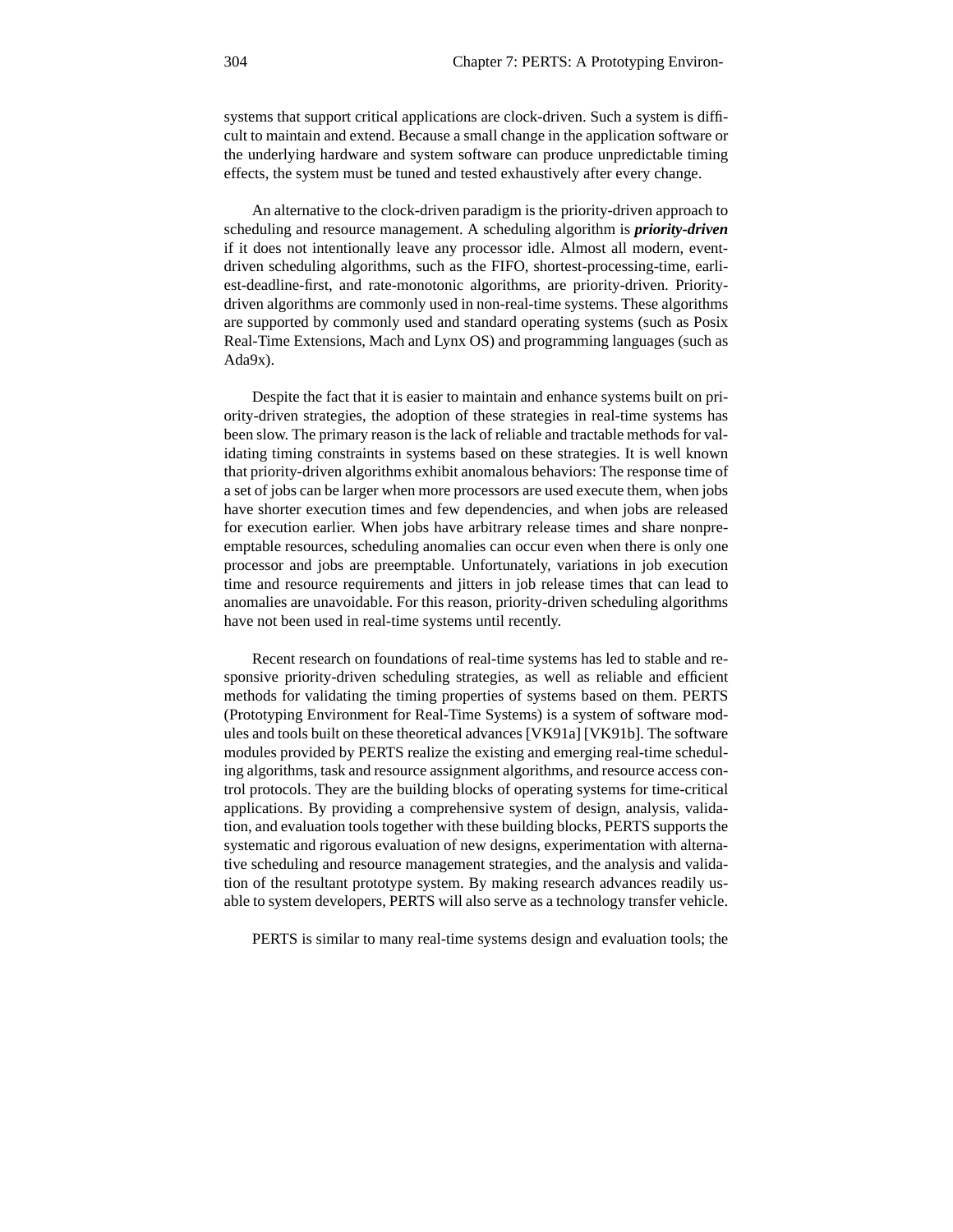advanced algorithms and rigorous methods used in it distinguish PERTS from others. For example, the PERTS schedulability analysis system has the capability of Scheduler 1-2-3 [TM88], but is more versatile and powerful. The PERTS testbed can be configured to simulate a wide range of operating systems, hardware platforms, and scheduling hierarchies. Unlike integrated prototyping environments, such as CAPS [Luq89], PERTS does not provide a full range of prototyping tools. Rather, it focuses on providing rigorous tools and system building blocks that are not available in these systems.

Following this introduction, we describe briefly the key components of PERTS and the reference model that characterizes real-time systems and captures their timing constraints and resource requirements. The PERTS tools assume that the target system to be analyzed, validated, and evaluated is described in terms of this model. The capabilities and intended usages of PERTS in prototyping are then described. A key component is the **schedulability analyzer**. This unique set of analysis and validation tools addresses the difficult validation problems discussed in the subsequent section. These problems have been largely solved for systems based on the periodic-task model [LL73] [LW82] [SSL89] [LSD89] [SRL90] [Bak90]. The basic version of the PERTS schedulability analyzer makes use of these recent theoretical results. This basic system of tools is now available and is also described in the section. The following section describes the PERTS simulation environment. The last section discusses future directions.

## **2 Key Components**

Figure 1 shows a block diagram of PERTS. All PERTS software modules and tools are implemented in the C++ programming language and run under the X Window System.

Currently, PERTS contains an extendible library of reusable software modules and a comprehensive set of analysis, evaluation and validation tools. The software modules implement commonly-used and new scheduling algorithms and resource access control protocols, including the well-known algorithms for scheduling and managing resource access of periodic tasks [LL73] [LW82] [SRL90] [Bak90], servers for handling aperiodic jobs [SSL89], on-line and off-line algorithms for scheduling imprecise computations [LLS+94], and many other recently developed algorithms. The user can select and use a subset of them, together with an operating system kernel that allows external schedulers and resource managers, to assemble an effective run-time support system. PERTS schedulability analysis tools provide worst-case bounds and performance predictions of systems based on different workload models and scheduling paradigms. These tools allow the user to validate the timing constraints of the prototype system and provide feedback on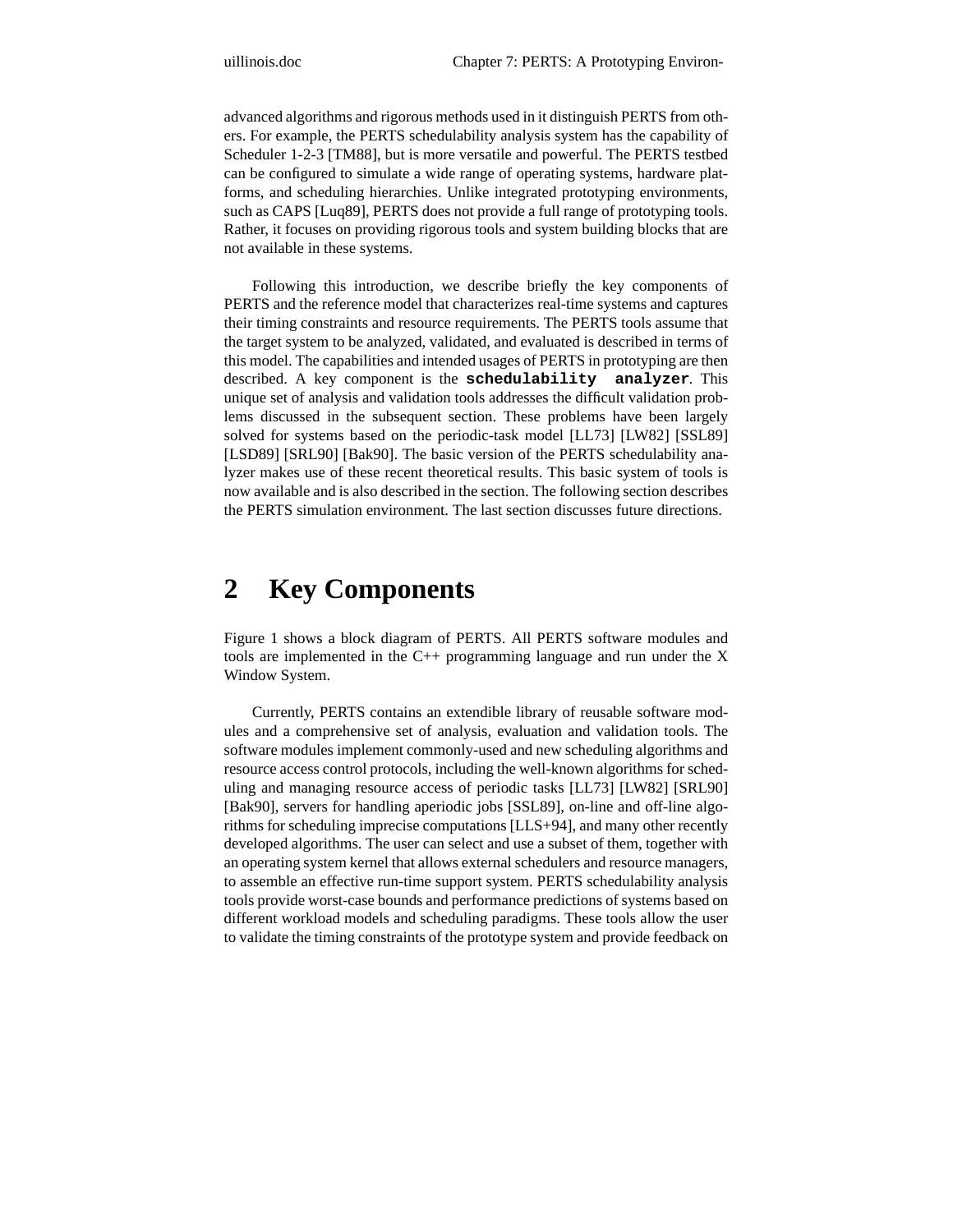

FIGURE 1: PERTS Tools and User Interface

its performance throughout the prototyping process.

Several aspects of real-time systems make an *a priori* schedulability analysis difficult or impossible. The arrival pattern of aperiodic tasks may be probabilistic and not adequately characterized before execution. Active resources in the system may be scheduled using different scheduling algorithms. Communication times may be nondeterministic, and so forth. In order to determine the timing properties of such systems, we turn to simulation methods. While simulation methods have been extensively used, most simulators are designed around a single scheduling paradigm and do not focus on real-time issues. PERTS provides an object-oriented simulation environment, which allows its users to easily construct discrete-event simulators of multi-paradigm, distributed real-time systems. This environment allows the experimental evaluation of alternatives in scheduling and resource management and the performance profiling of the overall system.

When it is completed, PERTS will also contain timing analysis and measurement tools. The timing tools can be used to extract from the annotated code its processing time and resource requirements, control and data dependencies, and timing constraints and, thus, the description of the part of the system implemented by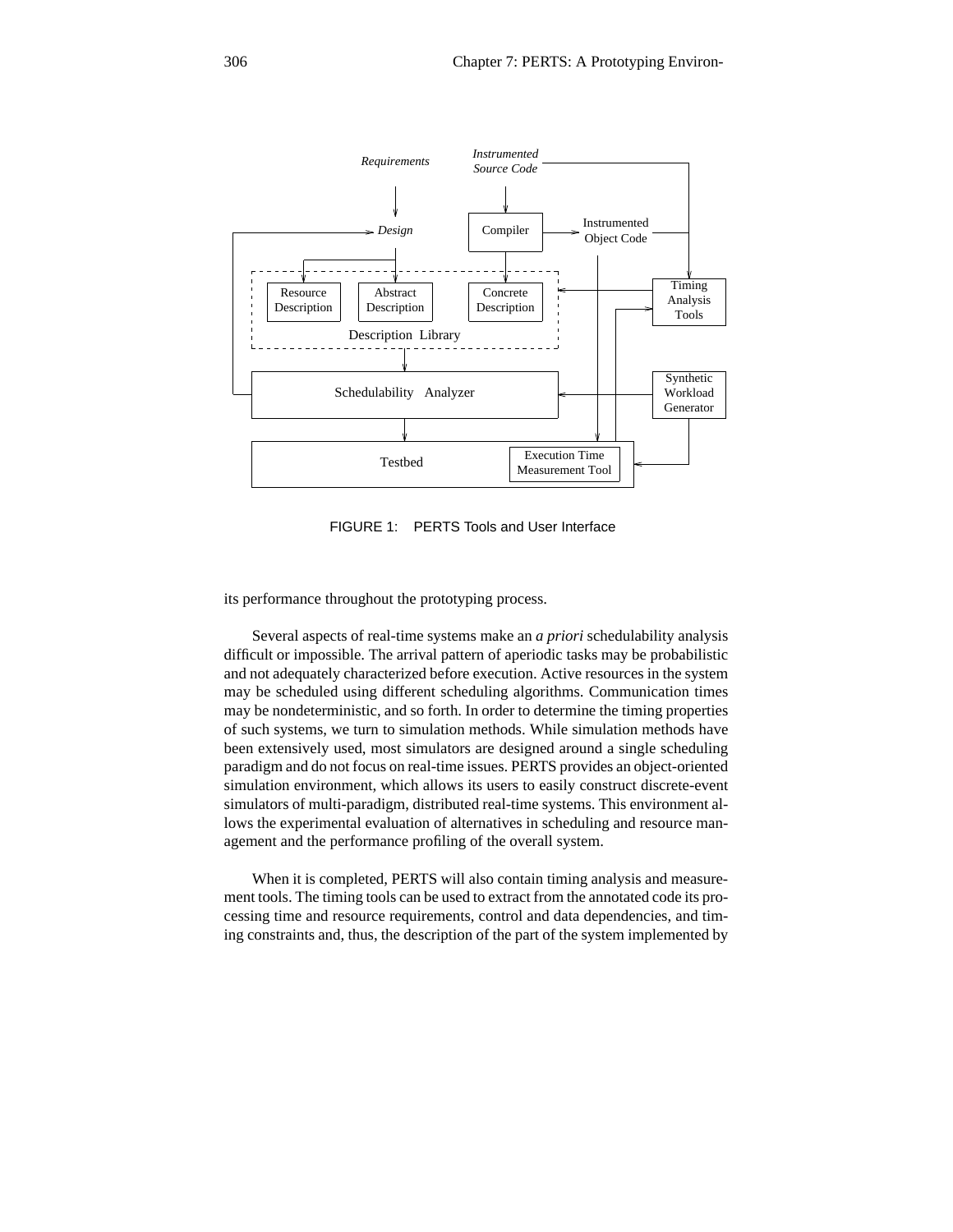

FIGURE 2: An Example of Task Graphs

the code.

# **3 Reference Model**

For the purpose of validating its timing constraints and evaluating its performance, it suffices to describe a real-time system by the workload performed by the system, the resources available to support the workload, and the algorithms used to allocate resources. The PERTS reference model of real-time systems characterizes each real-time system in this way: a system is defined by a task graph, a resource graph and a set of scheduling algorithms and resource access control protocols. The *task graph* describes the application system, called the *task system*. The *resource graph* describes the physical and logical resources available to the task system. The scheduling and resource access control algorithms characterize the part of the operating system that allocates resources to the task system.

### **3.1 Task Graphs**

A PERTS task graph is an extended precedence graph; the model represented by the graph is an integration of three well-known real-time workload models: the periodic-task model, the complex-job model, and the imprecise computation model [LLS+94]. The graph in Figure 2 shows an example. Each vertex in this graph, shown either as a circle or a square, represents a job. Edges in a task graph are directed; they specify data, temporal and control dependencies among jobs. There is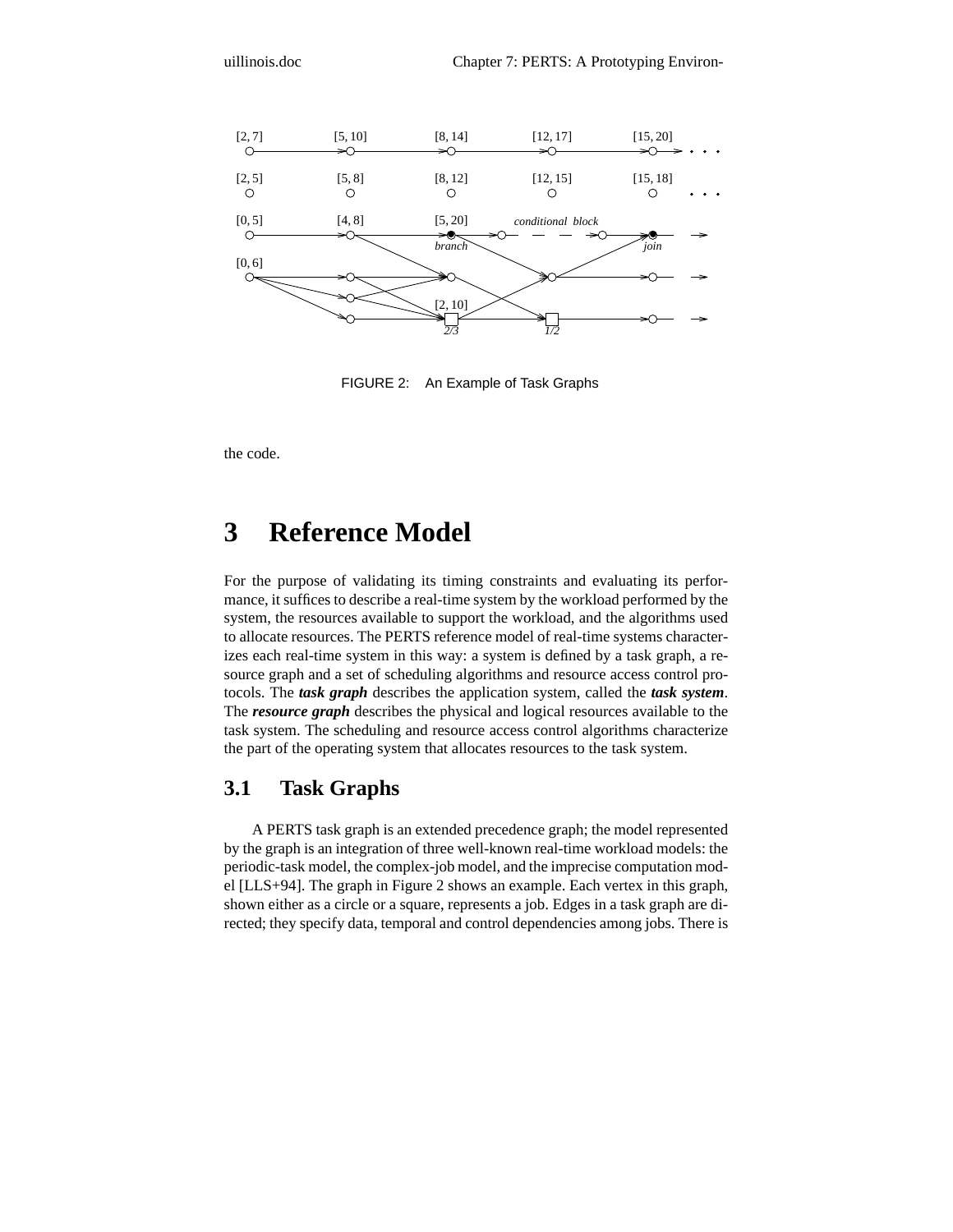an edge from *J* to *K* if the corresponding job *K* depends on the job *J* in some way. When there is an edge from *J* to *K*, the job *J* is an *immediate predecessor* of the job *K*, and the job *K* is an *immediate successor* of the job *J*.

Each job is defined by four sets of parameters: the temporal parameters, resource parameters, functional parameters, and interconnection parameters. The *temporal parameters* concern the job's temporal requirements and constraints. Maximum, average and minimum *processing times* are examples of temporal parameters, as are its release time and deadline. In Figure 2, the numbers in the square brackets above each vertex gives the release time and deadline of the job represented by the vertex. Other parameters are omitted for simplicity.

Traditional real-time applications, such as control-law computations and sensor data transmissions, are often characterized by the periodic-task model [LL73]. In this model, such computations and communications are *periodic tasks*, each of which is a periodic sequence of identical jobs. A job is released at the beginning of every period and its deadline is some time instant at or before the end of the period. Figure 2 illustrates how periodic tasks are represented in the task-graph model. The chain at the top of the graph represents a periodic task whose phase (that is, the release time of its first job) is 2 and whose period is 3. Jobs in this task are dependent. Below the chain is another periodic task with the same phase and period. However, jobs in this task are independent. In the periodic-task model, some tasks are aperiodic. An *aperiodic task* is a stream of aperiodic jobs that are released and ready for execution sporadically; the jobs have the same statistical parameters: the same interarrival-time and execution-time distributions and the same response-time requirements. Aperiodic jobs model computations and communications that must be carried out in response to unexpected events, such as fault recovery, mode changes, and operator commands. The temporal parameters of jobs in aperiodic tasks are given in terms of their probability distributions.

The *resource parameters* indicate what resources a job requires to execute, as well as the intervals of time and numbers of units required. *Functional parameters* describe other relevant intrinsic properties of the job. Among the functional parameters are *weight*, which denotes how important the job is, and *laxity type*, which indicates qualitatively the relative cost of exceeding the deadline but still completing execution, versus the cost of not completing the execution if the execution cannot complete in time. The *laxity function* of a job gives us a quantitative measure of the value of completing the execution of the job at any particular time. These parameters tell us whether the deadline of the job is *soft* or *hard*. It is not essential to make sure that every soft deadline is met. However, a short response time is usually a design goal. Also, a job may have one or more optional parts, defined by a set of optional intervals. Optional parts can be left unfinished. Optional parts allow us to model parts of a computation or data transmission that can be skipped under overload conditions at the expense of result quality, as well as multi-versioned jobs.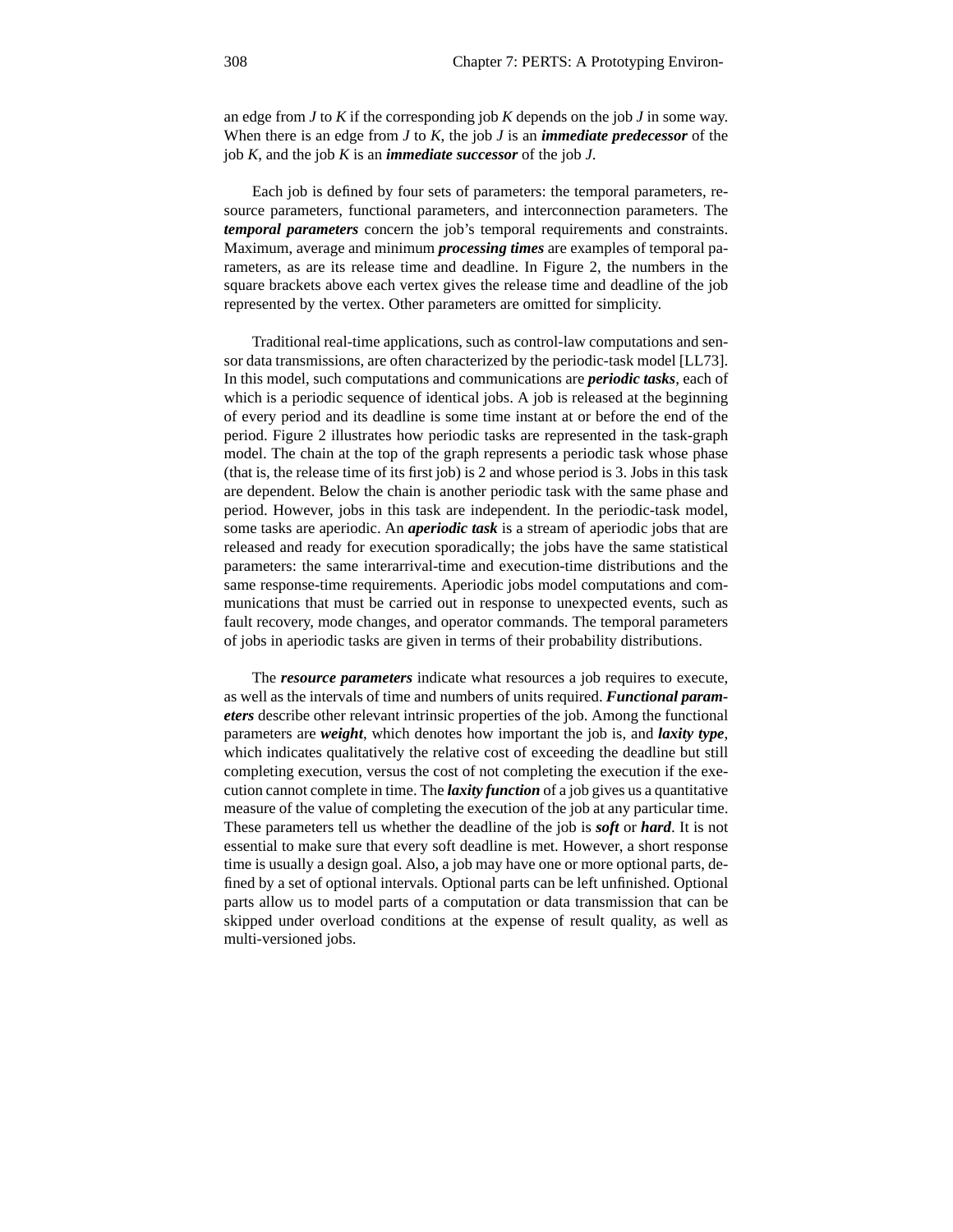The *interconnection parameters* of a job give us a part of the information about how the job depends on other jobs. For example, the parameter *out-type* of a job specifies how many of its immediate successors must execute and whether the result of the job's execution has any bearing on which immediate successors execute. The parameter *in-type* of a job specifies how many of its immediate predecessors must be completed before it can begin execution. By default, the values of these parameters of every job are AND, meaning that a job can begin execution only when all of its immediate predecessors are complete and all of its immediate successors must be executed. By giving one or both of these parameters an OR value, we can represent conditional executions of jobs as exemplified by the subgraph in Figure 2 delimited by the two filled circles. These vertices mark the beginning and end of a conditional block that has two conditional branches. Either the upper branch, containing a chain of jobs, or the lower branch, containing only one job, is to be executed. Similarly, each of the square vertices represents a job which can begin execution as soon as some of its immediate predecessors complete. For example, the vertex marked 2/3 models a voter in a triple-redundant module; it and its successor can proceed as soon as two out of three replicated immediate predecessors complete. The immediate predecessors of the 1/2 vertex model two versions of a multi-version computation; only one of them needs to be completed for it to proceed.

Together with interconnection parameters of jobs, parameters of edges between jobs completely specify how jobs depend each other. Specifically, the volume of communication data and the temporal distances between jobs are parameters of the edges connecting them.

### **3.2 Resource Graphs**

Similarly, each resource (type) is defined by its parameters. Some parameters of a resource specify the constraints governing its usage, such as whether it is preemptable, whether it is reusable, etc. Other parameters give timing properties, such as its processing rate, context-switch time, etc. The user describes a system of resources by means of a resource graph. In this graph, each vertex represents a resource type whose attributes include the number of units. Vertices may be connected by two types of edges. There is an *is-a-part-of edge* for a vertex *X* to a vertex *Y* if the resource *Y* is a part of *X*. These edges connect vertices into rooted trees and give us information on the localities of the resources. For example, in the resource graph shown in the middle of Figure 3, there are four rooted trees whose vertices are shown as boxes. Each tree represents a computer or network whose components are represented by vertices in the tree. The other edges, shown as directed dashed edges in Figure 3, represent *accessible-from* relationships. They indicate which resources can be accessed remotely and by whom.

Some attributes of a job are specified by both its own parameters and the parameters of the resource(s) it requires. An example is *execution time*, the actual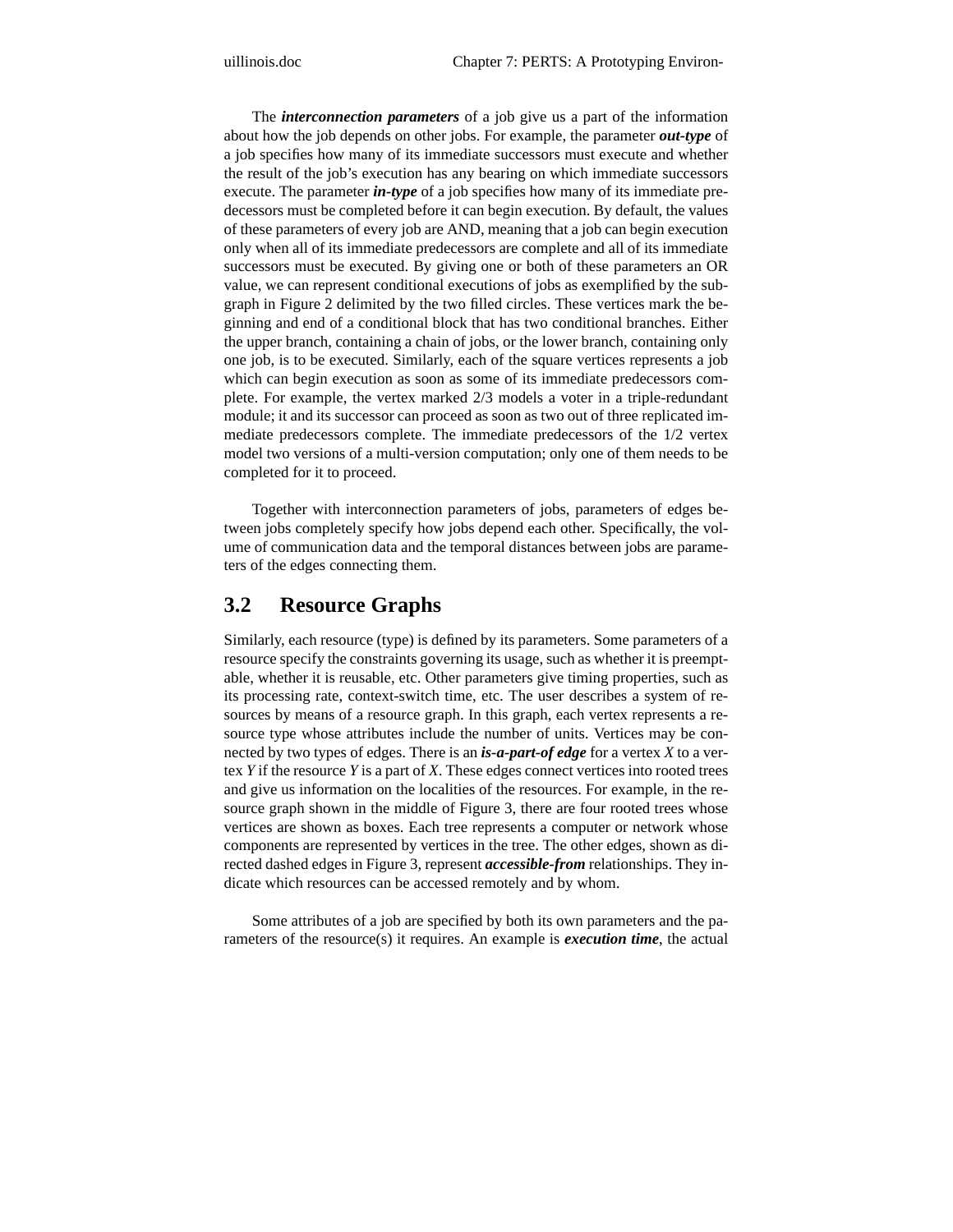

FIGURE 3: A Reference Model of Real-Time Systems

amount of time that the job executes before it completes. This time is a function of both the processing time of the job and the processing rate(s) of the processor(s) it requires. The former is a job parameter and is the execution time of the job when the processing rate of the processor on which it executes is 1. Hence the execution time is reduced by the factor  $1/x$  when the processing rate is increased from 1 to *x*. The user may wish to investigate how the processing rate(s) of some resource(s) used by jobs affect their timing behavior. It will be easy to change the system de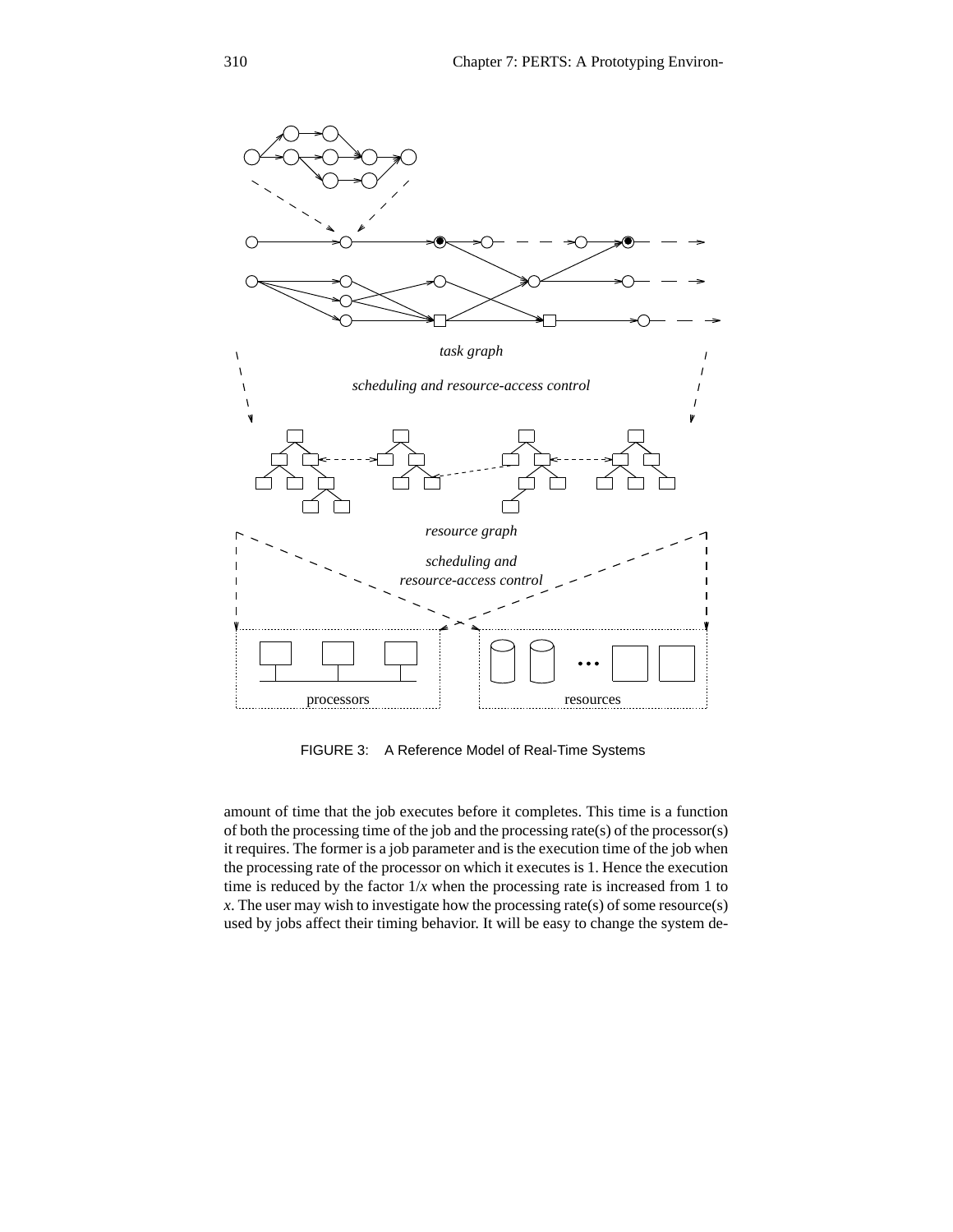scription for this purpose. Another example is preemptability. We view a "nonpreemptable" value of the preemptability parameter of a job as an external constraint that the user wants imposed on the way the job is scheduled. Often, there is no intrinsic reason for a job to be nonpreemptable, but preemption may be costly. In this case, the user may say that the job is preemptable and rely on PERTS tools to determine when preemptive scheduling strategies are too costly and should not be used. On the other hand, whether a resource is preemptable is typically a functional property of the resource. For example, write locks and valid sequence numbers in a sliding window protocol are resources that must be used serially and, hence, are not preemptable. When a job requires a nonpreemptable resource, it is nonpreemptable on that resource.

### **3.3 Scheduling Hierarchy**

The third element of the PERTS reference model is the set of algorithms and protocols used to map the task graph onto the resource graph. Figure 3 shows how this element completes the description of the system to be analyzed and validated.

Some resources, such as memory, are physical entities. Other resources, such as database locks and system calls, are logical entities. Logical resources are implemented by system software and, therefore, must be scheduled to execute on physical resources. The scheduling and resource access control algorithms for this purpose are typically different from the ones used for the application system. Also, a job may be divided into subjobs, and the resources allocated to the job by the operating system are in turn allocated to the subjobs. Figure 3 shows such a scheduling hierarchy. The PERTS simulation environment and tools are based on this view of the overall system. Using them to study the interaction between scheduling strategies used in the different levels of the scheduling hierarchy will be convenient.

# **4 Capabilities and Usage**

Figure 4 illustrates one way PERTS may be used to the support the systematic migration from the initial design to the full implementation of a prototype real-time system. Each box in this figure represents one or more PERTS tools whose purposes are stated by the label of the box.

Specifically, the PERTS schedulability analyzer can serve as an interactive design tool. In the initial stage of the prototyping process, the architecture of the target application system is captured by an abstract task graph. At the abstract level, the task graph represents a family of possible configurations of the system. Job parameters and dependencies have only estimated values derived from the re-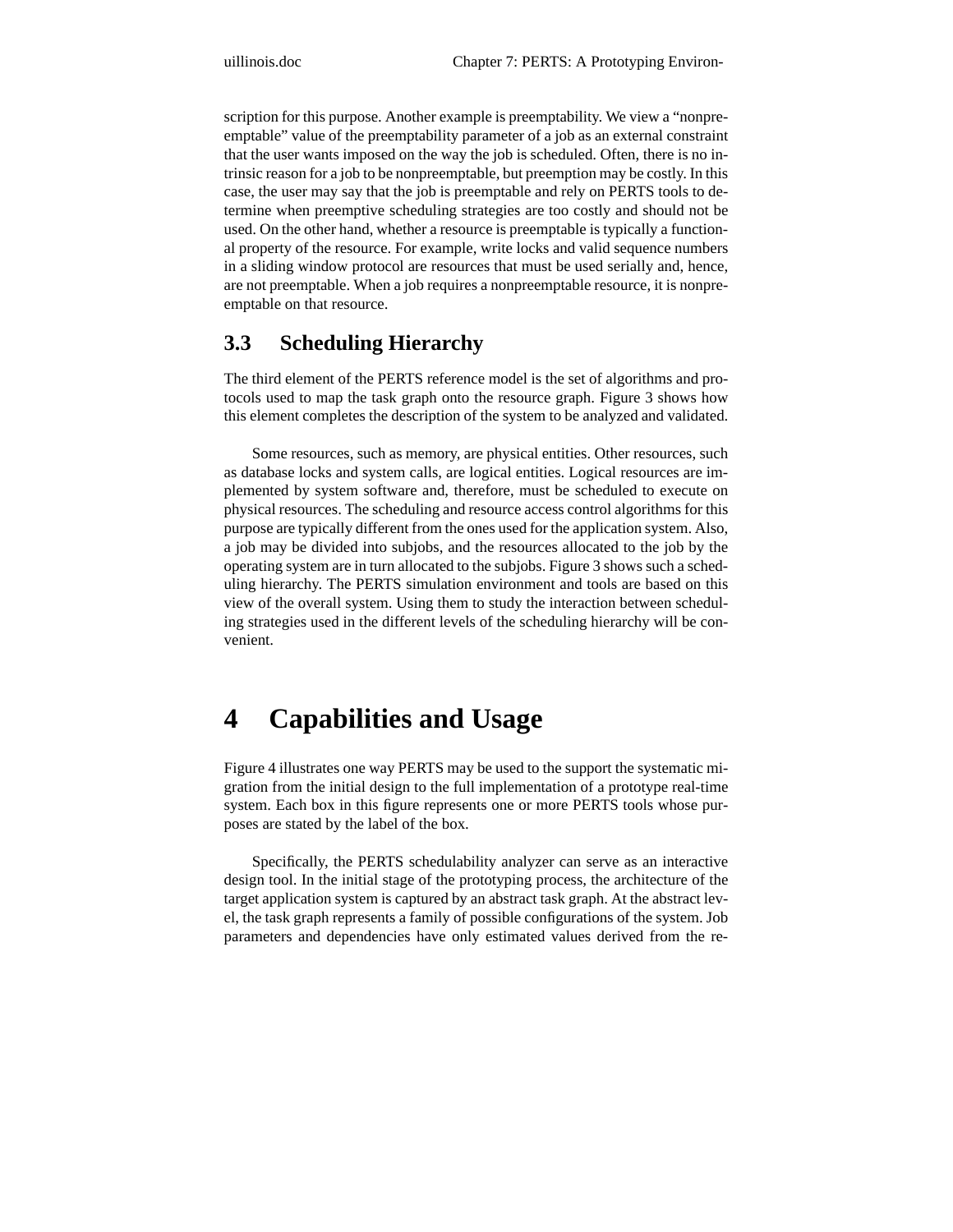

FIGURE 4: Usage of PERTS Tools in Prototyping

quirements of the system. The schedulability analyzer can be used for many purposes: to determine whether the budgeted amounts of all resources are sufficient to achieve the required degree of responsiveness; to select computational algorithms from the available choices, which have different levels of result quality versus processing time and resource requirements; and to suggest values of job parameters, such as the periods of the periodic tasks, the sizes of servers for handling aperiodic jobs, the granularities of distributed modules, and alternative dependency relationships. In other words, the tool provides the feedback needed for the user to select a feasible configuration that can meet all timing constraints.

The schedulability analyzer will support the hierarchical approach to building large and complex real-time software on distributed and parallel hardware platforms. Examples of algorithms and tools for this purpose include modules for scheduling and validating jobs with end-to-end deadlines and for assignment of jobs to processors. For example, the job assignment module can help the designer find a feasible partition and assignment such that the jobs assigned to each proces-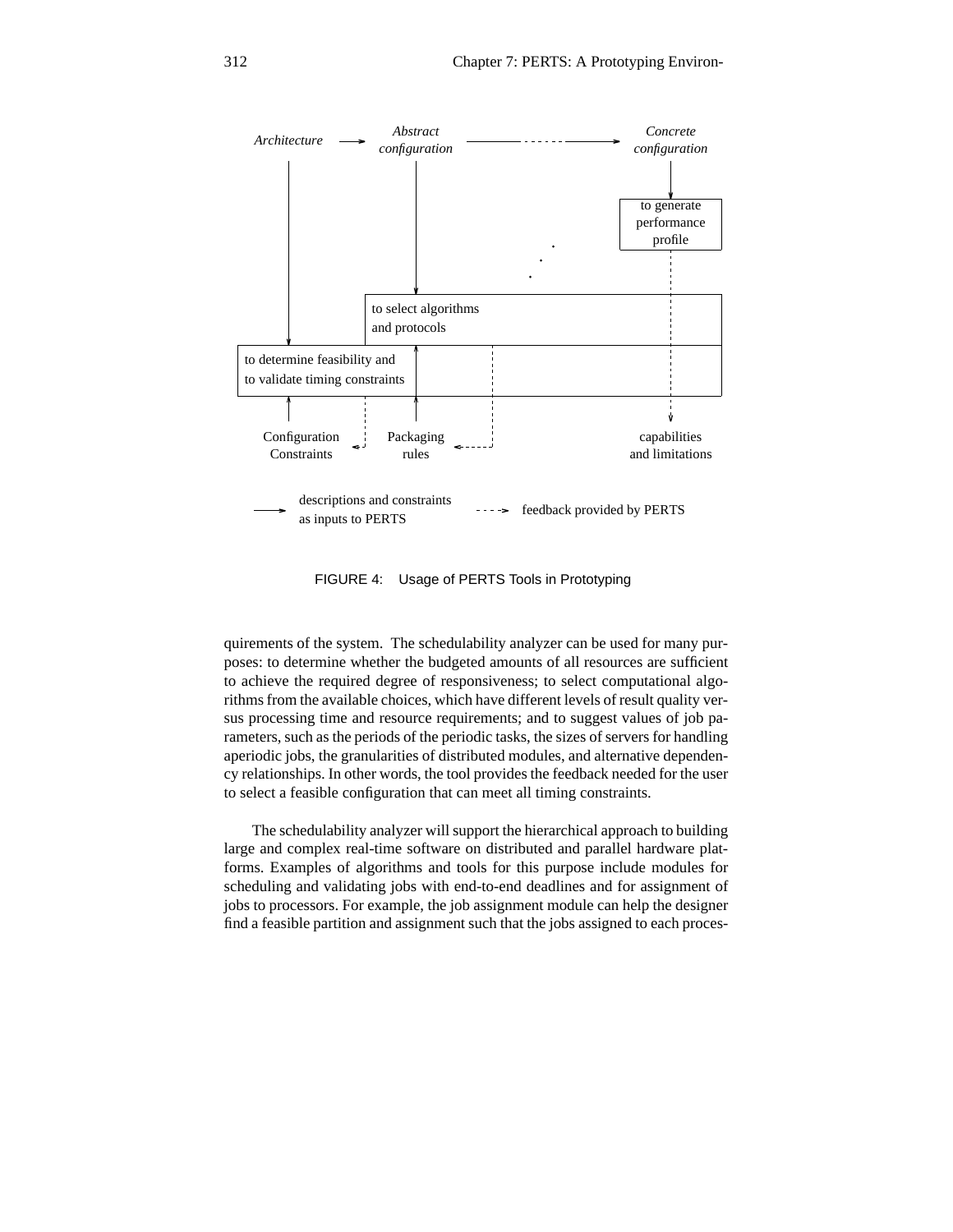sor can meet their individual deadlines and the overall task system can meet its end-to-end deadlines. When the task system does not have a feasible assignment, the schedulability analyzer can suggest possible changes to job and resource parameters that will help the user make the task system feasible.

PERTS can provide similar support in the later phases of software prototyping. For example, PERTS can be used to identify and choose a set of scheduling algorithms and resource access protocols. For this purpose, the system description needs to be more detailed; a more detailed task graph gives more accurate information about the timing and resource requirements of jobs and other relevant characteristics. Similarly, a more detailed resource graph gives more accurate information about the resources. PERTS will produce sample task assignments, schedules, memory layouts, etc., to provide the feedback needed in the iterative prototyping process. PERTS will also include program execution time analysis and measurement tools. In the later stages of development, as the source code of the target task system becomes available, these tools can be used to extract job parameters and dependencies from the code.

PERTS also provides a simulation environment which will allow a thorough evaluation of the target system. The most concrete description is the instrumented object code. This code can run, under the scheduling directives produced by the schedulability analyzer, in a simulated target environment provided by the testbed. The testbed will contain a workload generator capable of generating synthetic and trace-driven workloads to support the simulation of the embedded environment.

PERTS can also be used to ease the process of upgrading and re-engineering existing systems. The PERTS schedulability analysis and simulation tools can be used to identify where changes in software or hardware are likely to cause timing constraints to be violated, and to predict system performance for the changes proposed by the designer. By making it easier to ascertain the timing impact of modifications, PERTS can help to reduce re-engineering costs.

# **5 Schedualability Analysis and Validation**

The PERTS schedulability analyzer uses, as much as possible, analytical techniques that are based firmly on scheduling theory. These techniques have an advantage over simulation and testing in terms of reliability and cost.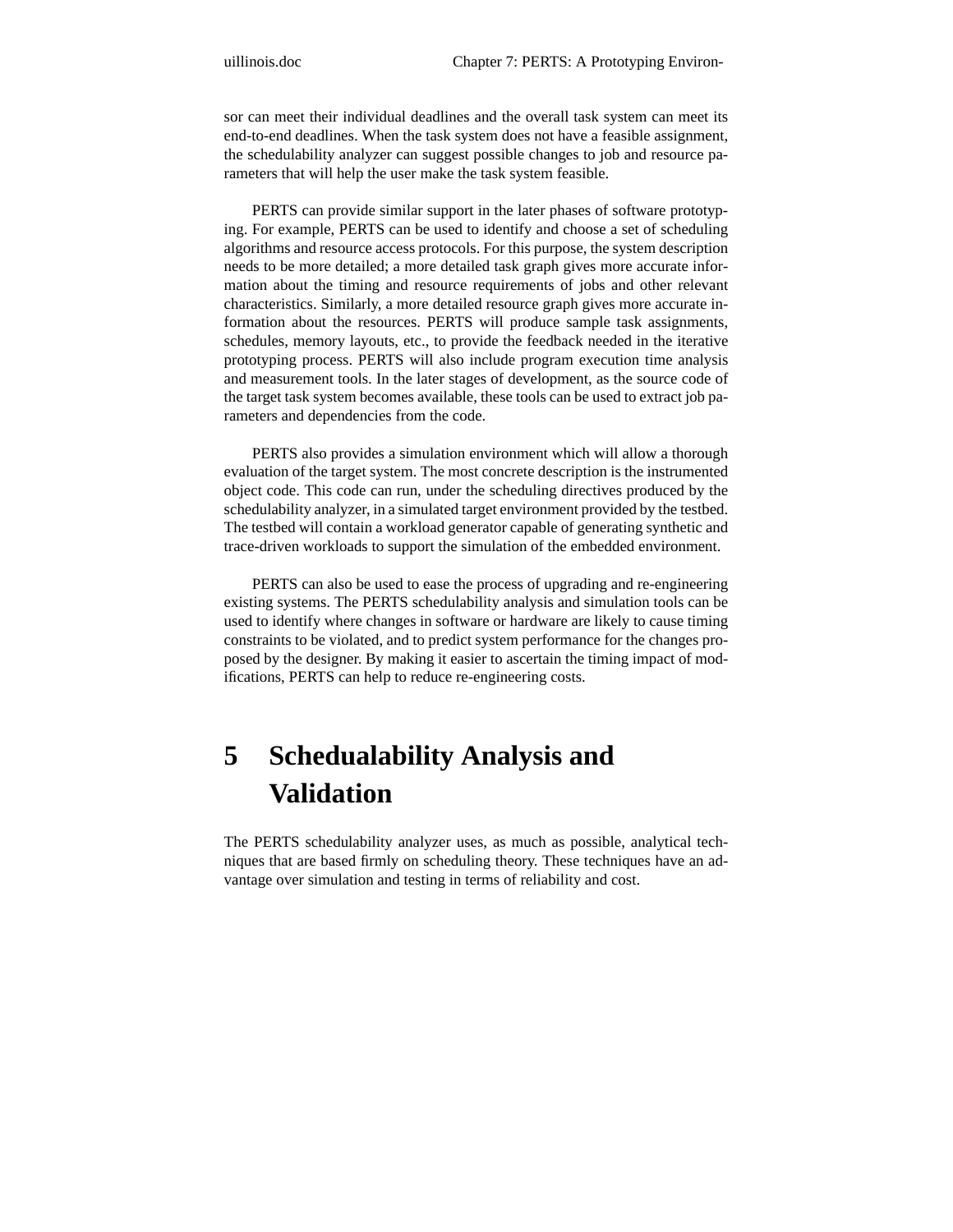### **5.1 Challenges in Validating Timing Constraints**

Figure 5 illustrates the difficulty and complexity we are likely to encounter when trying to validate timing constraints by means of simulation. The simple task system in this example contains 4 independent jobs, and the underlying system contains 2 identical processors. The ready times and deadlines are as listed in the table. The execution times of all the jobs are fixed except for job  $J_2$ . Its execution time can be any value in the range [2, 6]. The scheduling algorithm used is preemptive and priority-driven. A scheduling algorithm is *priority-driven* if it does not leave any resource idle intentionally. Such an algorithm can be implemented by assigning priorities to jobs and placing all jobs ready for execution in a queue ordered by their priorities. Whenever a resource is free, it is allocated to the job with the highest priority among all ready jobs. Almost all commonly used eventdriven scheduling algorithms, such as the FIFO, LIFO, shortest-processing-timefirst, earliest-deadline-first, and rate-monotonic algorithms are priority-driven. In this example, the priority order is  $J_1$ ,  $J_2$ ,  $J_3$ ,  $J_4$  with  $J_1$  having the highest priority. A constraint is that jobs are *not migratable*. In other words, once a job begins execution on a processor, it is constrained to execute on that processor until completion. We want to validate that all deadlines can be met by simulating the system. A naive way is to simulate the system twice: when the execution time of  $J_2$ has the maximum value 6 and when it has the minimum value 2. The results are the schedules shown in parts (a) and (b) of Figure 5. By examining these schedules, we would conclude that all jobs can complete by their deadlines. However, this simulation test does not give us full coverage. This fact is illustrated by the schedules in parts (c) and (d). The worst-case schedule is shown in (c); the completion time of  $J_4$  is 21 when the execution time of  $J_2$  is 3. If jitter in the completion time of *J*<sup>4</sup> is also important, we would need to know its earliest completion time. We note that in the best case, shown in (d),  $J_4$  completes at time 15 when the execution time of  $J_2$  is 5. To find the schedules in (c) and (d) by simulating the system, we need to exhaustively try all possible execution times of  $J_2$ .

 The phenomenon illustrated by Figure 5 is known as a *scheduling anomaly*, the unexpected behavior exhibited by priority-driven scheduling algorithms. Graham [Gra69] has shown that the completion time of a set of jobs can be later when more processors are used to execute them and when jobs have shorter execution times and fewer dependencies. When jobs have arbitrary release times and share nonpreemptable resources, scheduling anomalies can occur even when there is only one processor and the jobs are preemptable. These anomalies make it difficult to ensure full coverage in simulation whenever there are variations in job execution time and resource requirements, as well as jitters in job release times. Unfortunately, these variations are often unavoidable. For an arbitrary scheduling algorithm, there is no efficient way to find the worst-case completion time of each job. It is impractical to find the worst-case completion times of all jobs in a large sys-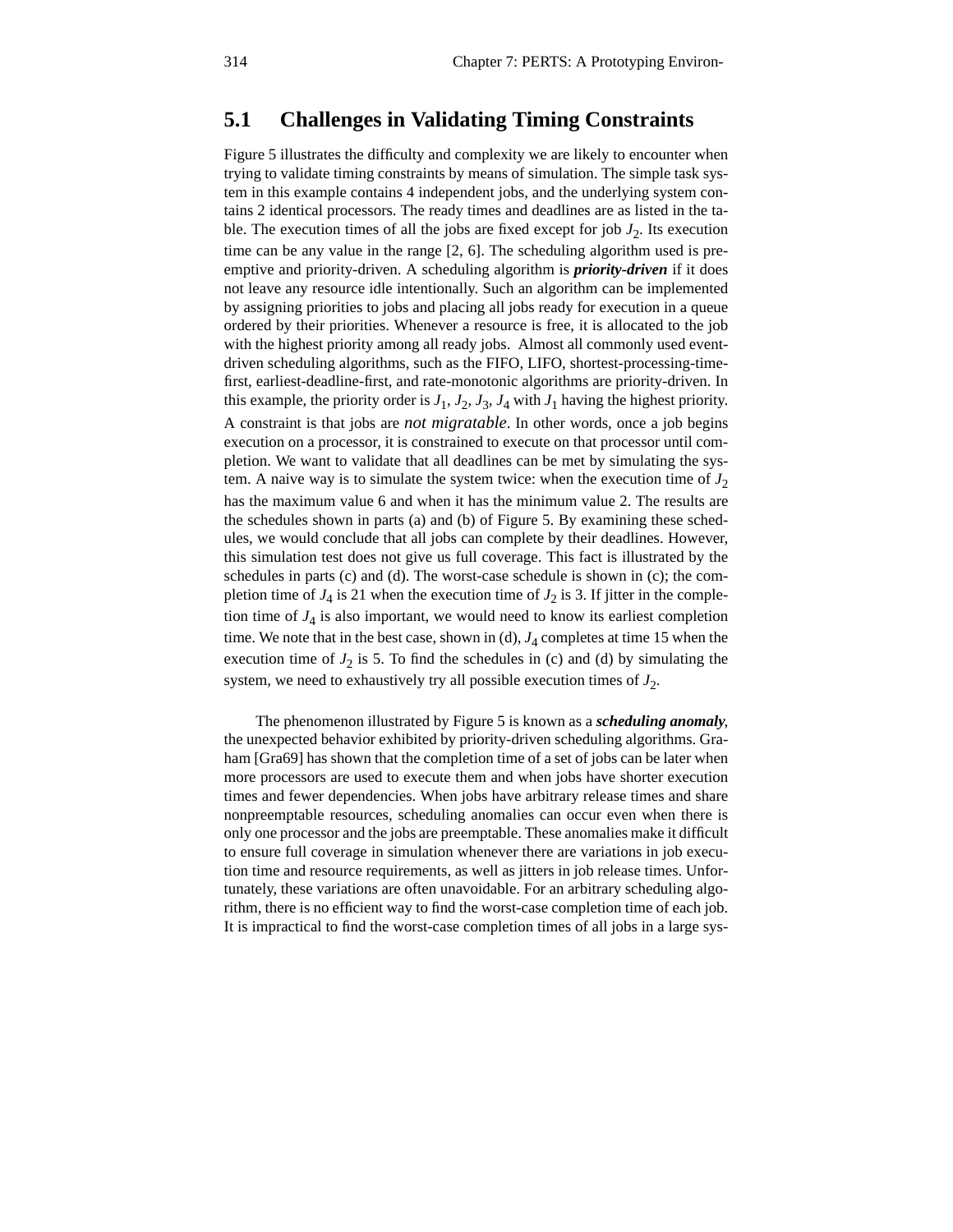

FIGURE 5: An Illustrative Example

tem by exhaustive simulation. Because of difficulties in validation and certification, modern event-driven scheduling algorithms have not been used in safetycritical real-time systems until recently, and then only in systems characterizable by workload models that support rigorous analytical methods.

Recent advances in scheduling theory have made the validation and certification of real-time systems that use certain priority-driven algorithms tractable. In particular, there are now rigorous analytical methods or efficient algorithms for bounding the worst-case completion times of jobs in systems that are characterized by the periodic-task model. We call the conditions that allow us to determine whether every deadline is met under all normal operating conditions *schedulability conditions*. These conditions constitute the theoretical basis for the basic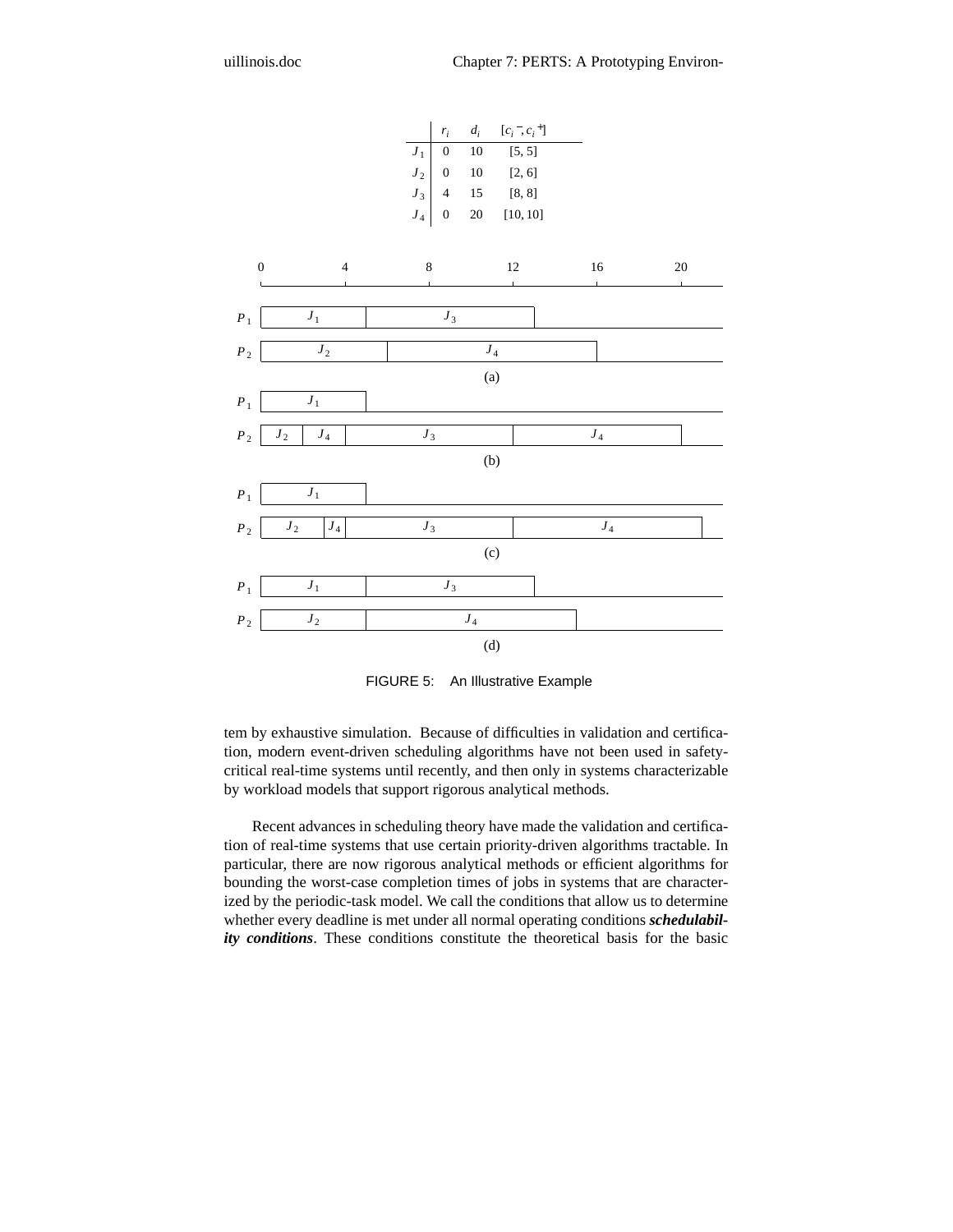schedulability analyzer that is now available.

Although the known schedulability analysis methods and conditions currently used in PERTS are derived based on the periodic-task model, they in fact can be modified easily and applied to all systems in which jobs are statically bound to processors, as opposed to being dynamically dispatched to available processors. In particular, it is known that the periodic-task model and the schedulability tests based on the model are robust. Even when some of the assumptions of the model are not valid, the conclusions of schedulability tests in the framework of the model often remain correct. For example, if tasks are scheduled according to a fixed-priority-driven algorithm, it is not necessary for jobs in periodic tasks to be released periodically. A schedulability test based on known schedulability conditions assumes that the job being analyzed is released at a worst-case instant. Consequently, jitters that delay the release times of jobs but do not increase the incremental demand for processor time will not invalidate the conclusion that all periodic tasks are schedulable. It is also not necessary for the jobs to execute for exactly their worst-case execution times. Unlike the example in Figure 5, a schedulable conclusion obtained by using the worst-case execution times of all jobs remains true even when the execution times of some jobs are in fact shorter.

### **5.2 Features of the Basic Version**

The version of PERTS [LRD+93] that is currently available supports arbitrary static-priority algorithms, including the rate-monotonic and deadline-monotonic algorithms [LL73] [LW82], as well as well-known dynamic-priority algorithms such as the earlist-deadline-first algorithm. The supported resource access control protocols include the non-preemptive critical section approach, the priority-ceiling protocol [SRL90], and the stack-based protocol [Bak90]. The priority-ceiling protocol has been extended to handle multiple units of resources. Aperiodic tasks can be scheduled according to a variety of approaches, including pure or persistant polling, and sporadic server [SSL89].

Each part of the interaction between the user and the schedulability analyzer is called a dialogue. The three dialogues are System Analysis, Node Analysis, and End-to-End Analysis. *System Analysis* is the main dialogue. Schedulability analysis of a multiprocessor system begins here. Its objectives are (1) to help the user to assign tasks to nodes and to partition resources among nodes and (2) to show the schedulability results of the complete system. The user may initiate a Node Analysis dialogue to analyze the tasks and resources assigned to a selected node.

The term **node** refers to a computer. During *Node Analysis*, the analyzer proposes a server for each aperiodic task on the node, displays a short summary of schedulability results on all tasks that are bound to the node, and allows the user to initiate new dialogues. With these dialogues, the user can obtain detailed information about processor time usage, resource contention, and average response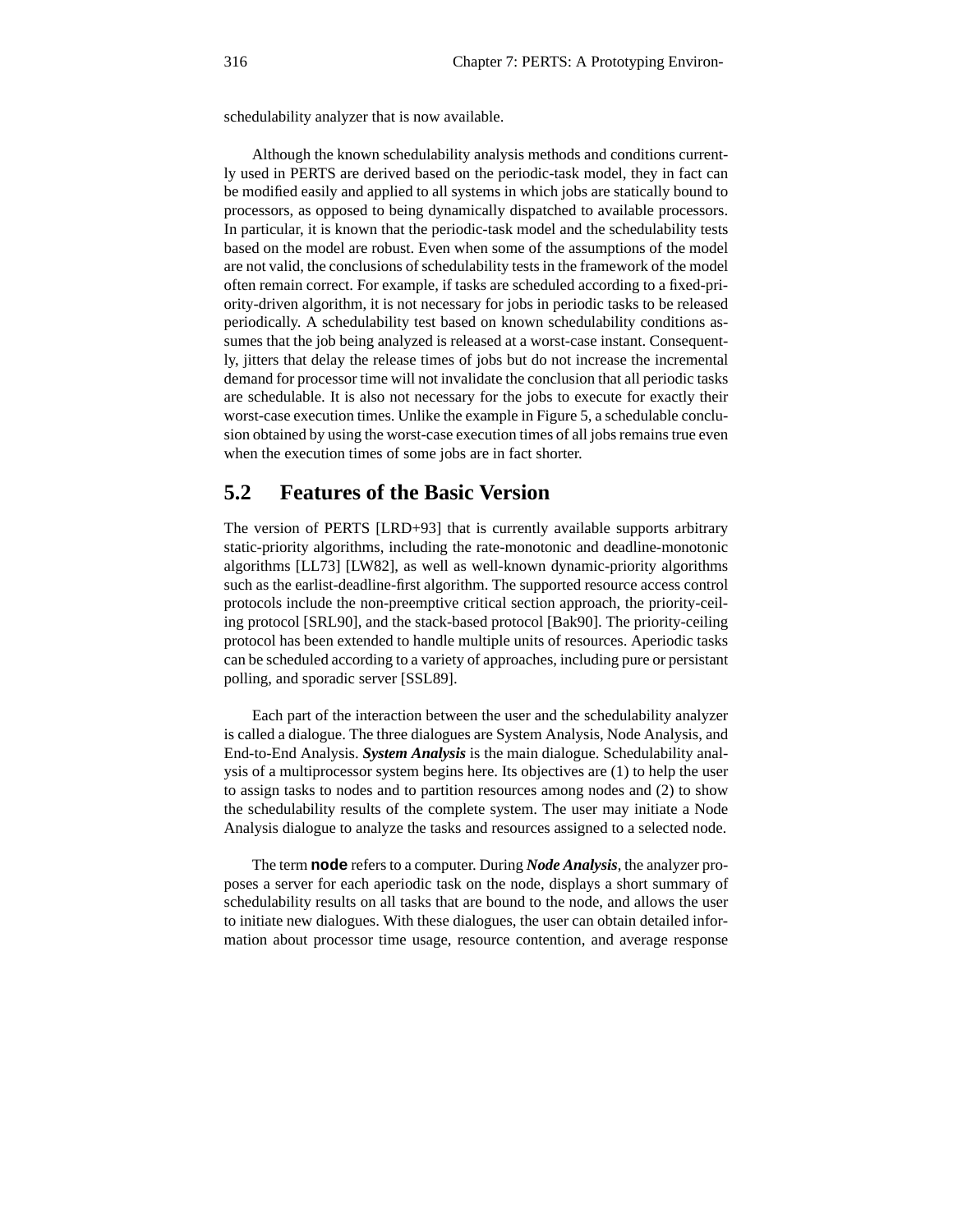time. For example, the user may want to tune the average response time of some aperiodic tasks. This adjustment can be made in several ways, including changing the types of the servers and modifying the sizes of the servers. While choosing the types and parameters of the servers, the user may want more accurate estimations of the average response times. The *Aperiodic Tasks* dialogue allows the user to design a simulation experiment and start a simulation process in the background. Upon its completion, the user can visualize the simulation result, and after viewing the results, set the server's parameters to those used in the experiment. As another example, in the *Time Demand* dialogue, the analyzer presents the schedulability results graphically to help the user gain insight into why the task system is schedulable or not schedulable, how much slack time the tasks have, etc. If the task system is not schedulable, the user can ask the analyzer to propose changes to the job and resource parameters in order to make it schedulable.

Both Node-Analysis and System-Analysis dialogues offer a node-oriented view of the system under consideration. The user looks primarily at nodes and sees the tasks that are assigned to them. In contrast, a task-oriented view provides the user with a picture of the tasks in the system, together with the information about the node to which each task is assigned. In some cases a task-oriented view of the system is required. This is especially true in the analysis of multiprocessor and distributed systems in which tasks execute in turn on different nodes. In PERTS, the task-oriented view of the system is provided in the End-to-End Analysis dialogue. The *End-to-End Analysis* dialogue provides information on whether each job will always meet its end-to-end deadlines, and gives its worst-case completion time on each processor on which the job executes. The user can choose to provide the immediate release time and deadline on each of the processor. Alternatively, only the end-to-end release times and deadlines are given; the analyzer is left to assign the individual intermediate release times and deadlines.

# **6 Simulation Environment**

The PERTS simulation environment is called DRTSS. Again, the overall goal for DRTSS is to allow the user to model the widest possible variety of real-time systems in a natural manner and at the desired level of detail. Specifically, it supports the simulation of complex distributed real-time systems with many different active resources such as CPUs, networks, disk drives, graphical displays, and so forth. These resources are typically scheduled according to different algorithms, and the granularity of units of work scheduled on them may vary over a wide range. DRTSS should be useful as a tool for exploring the interaction between scheduling algorithms on the various resources. DRTSS should also allow the user to account for the overhead of scheduling algorithms and the effects of their implementations in a realistic way. A factor in scheduling overhead is the time and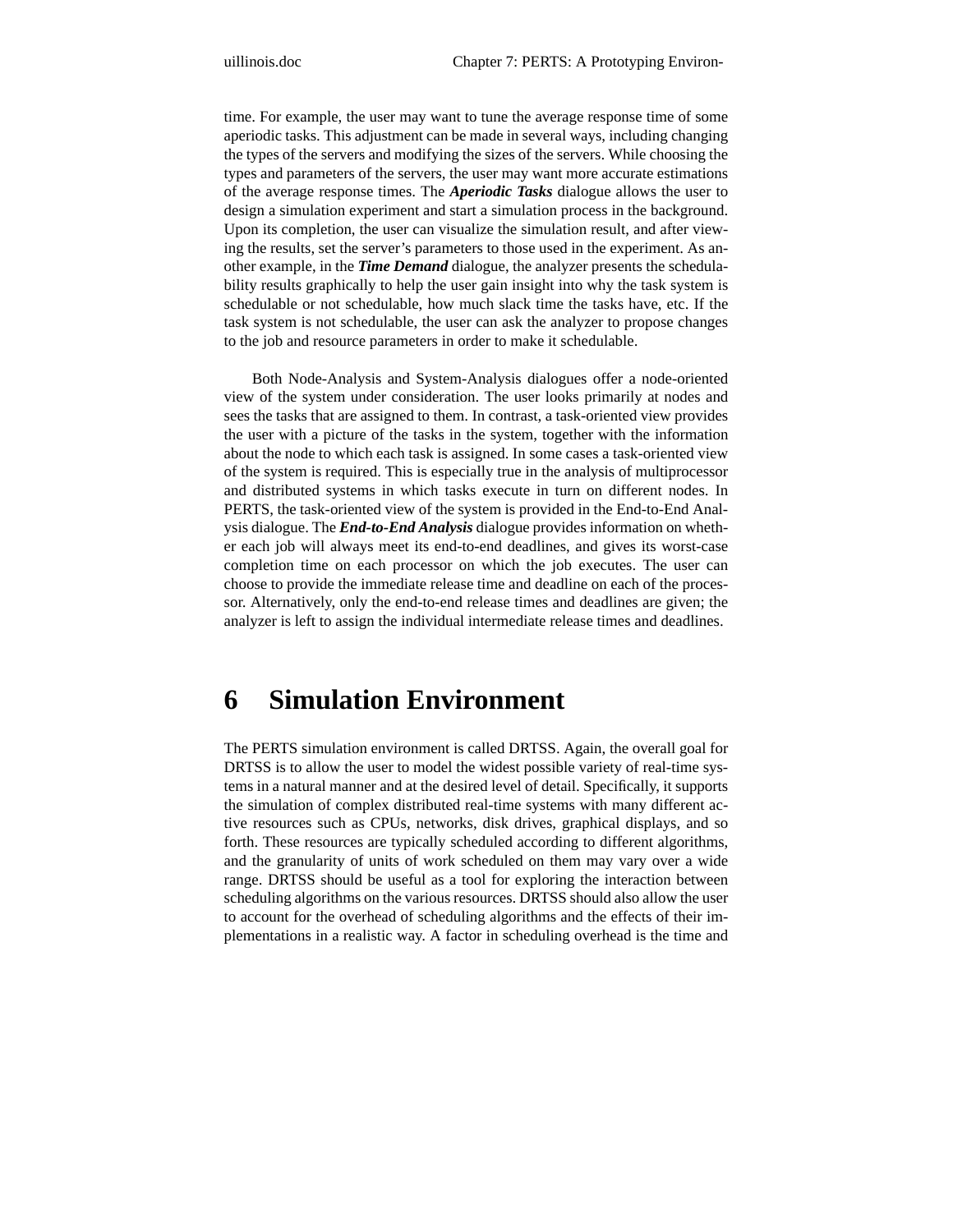resources used to carry out scheduling activities. The user should be able to simulate the strategy used by a scheduler to schedule its own scheduling activities.

DRTSS differs from most other simulation frameworks in that it does not take the traditional queueing theoretical view of the target system. Instead, the target system is modelled by PERTS task graphs and resource graphs

A DRTSS simulator consists of several objects. The *driver* controls the overall execution of the simulator. Each active resource has an associated *microkernal* that interfaces it to the rest of the simulator. Associated with each resource may be one or more *scheduling algorithms* that control the allocation of the resource to tasks. An **event** marks the occurrence of a scheduling-related activity.

A "software backplane" interface allows all manner of scheduling algorithms to plugged into a DRTSS simulator. The user can add custom scheduling algorithms and resource access control protocols that follow the protocol of the interface. PERTS also supplies most common modern scheduling algorithms and resource access control protocols, so users will not be required to implement these algorithms. Tasks that have been implemented (i.e., those tasks for which the user supplies executable code) can actually execute. In this way, DRTSS allows the emulation of parts of the software system.

The set of primitive events can be viewed directly. However, in most cases large volumes of low-level event information is neither required nor desired. Usually we are interested in counts of the occurrences, or probability distributions of the intervals between occurrences. We are also interested in detecting particular patterns of primitive events that have particular temporal relationships, which we call compound events. We are developing CELL, a language based on first-order logic, to facilitate the recognition of compound events and the extraction of pertinent timing information.

The output event list provides a clean interface between the simulator proper and output processing tools, such as analysis and display tools. The simulator and the event list processing tools communicate via Unix sockets. Using event list processing tools, we can graphically display the event list as a schedule, save it as a text file to examined by hand later, input it to an analysis program, etc. We plan to provide several performance analysis tools written in CELL.

As of this writing, DRTSS is in the early stages of implementation. It is being written in C++, will run in the Unix/X Window System environment, and will have an OSF/Motif based user interface, as do all modules of PERTS.